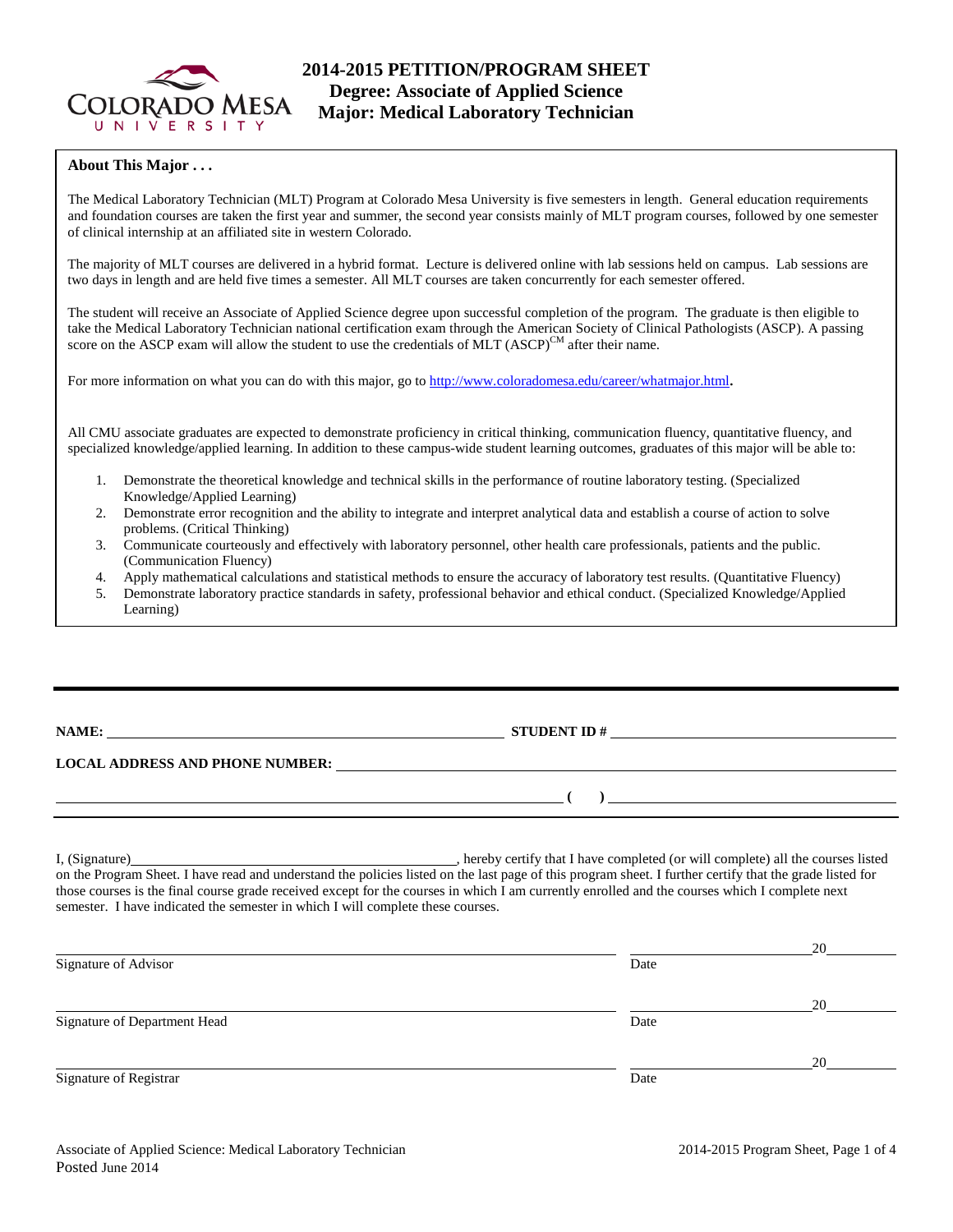### **Students should work closely with a faculty advisor when selecting and scheduling courses prior to registration.**

Degree Requirements:

- 75 hours total (A minimum of 16 taken at CMU in no fewer than two semesters)
- 2.00 cumulative GPA or higher in all CMU coursework
- A grade of "C" or higher must be achieved in coursework toward major content area.
- Pre-collegiate courses (usually numbered below 100) cannot be used for graduation.
- Program sheets are for advising purposes only. Because a program may have requirements specific to the degree, check with your advisor for additional guidelines, including prerequisites, grade point averages, grades, exit examinations, and other expectations. It is the student's responsibility to be aware of, and follow, all guidelines for the degree being pursued. Any exceptions or substitutions must be approved by the faculty advisor and/or Department Head. Courses related to teacher licensure must also be approved by the Teacher Education Dept.
- When filling out the program sheet a course can be used only once.
- See the "Undergraduate Graduation Requirements" in the catalog for additional graduation information.

### **GENERAL EDUCATION REQUIREMENTS** (Minimum 15

semester hours) See the current catalog for a list of courses that fulfill the requirements below. If a course is on the general education list of options and a requirement for your major, you must use it to fulfill the major requirement and make a different selection within the general education requirement.

| Course No Title                                                                                                               | Sem.hrs Grade Term |  |
|-------------------------------------------------------------------------------------------------------------------------------|--------------------|--|
| <b>Communication</b> (6 semester hours)                                                                                       |                    |  |
| <b>ENGL 111 English Composition</b>                                                                                           | 3                  |  |
| ENGL 112*English Composition                                                                                                  | 3                  |  |
| <b>Mathematics</b> (Minimum 3 semester hours)                                                                                 |                    |  |
| MATH 113* College Algebra or Higher                                                                                           | 4                  |  |
| Social Sciences, Natural Science, Fine Arts, or Humanities or<br>selected Applied Studies+ Courses (Minimum 6 semester hours) |                    |  |
|                                                                                                                               | 3                  |  |
| <b>OTHER LOWER DIVISION REQUIREMENTS</b>                                                                                      |                    |  |
| <b>Wellness</b> (2 semester hours)                                                                                            |                    |  |
| KINE 100 Health and Wellness                                                                                                  |                    |  |
| KINA 1                                                                                                                        |                    |  |

#### **ASSOCIATE OF APPLIED SCIENCE IN MEDICAL LABORATORY TECHNICIAN: COURSE REQUIREMENTS** (57 semester hours)

Course No Title Sem.hrs Grade Term

| Didactic Courses (41 semester hours) |                                 |                |  |  |  |
|--------------------------------------|---------------------------------|----------------|--|--|--|
| <b>BIOL 209</b>                      | Anatomy & Physiology            | 3              |  |  |  |
| <b>BIOL 209L</b>                     | Anatomy & Physiology Lab        | 1              |  |  |  |
| <b>CHEM 121</b>                      | Principles of Chemistry         | 4              |  |  |  |
| CHEM 121L                            | Principles of Chemistry Lab     | 1              |  |  |  |
| Or                                   |                                 |                |  |  |  |
| CHEM 131                             | General Chemistry               | 4              |  |  |  |
|                                      | CHEM 131L General Chemistry Lab | 1              |  |  |  |
| <b>BIOL 210</b>                      | Anatomy & Physiology II         | 3              |  |  |  |
| <b>BIOL 210L</b>                     | Anatomy & Physiology II Lab     | 1              |  |  |  |
| <b>MLTP 101</b>                      | Phlebotomy                      | 3              |  |  |  |
| <b>MLTP 132</b>                      | Clinical Hematology/            |                |  |  |  |
|                                      | Coagulation                     | 3              |  |  |  |
| MLTP 132L                            | Clinical Hematology/            |                |  |  |  |
|                                      | Coagulation Lab                 | 1              |  |  |  |
| <b>MLTP 138</b>                      | Clinical Immunology             | 2              |  |  |  |
| <b>MLTP 138L</b>                     | Clinical Immunology Lab         | 1              |  |  |  |
| <b>MLTP 141</b>                      | Clinical Immunohematology       | $\mathfrak{D}$ |  |  |  |
| <b>MLTP 141L</b>                     | Clinical Immunohematology       |                |  |  |  |
|                                      | Lab                             | 1              |  |  |  |
| <b>MLTP 142</b>                      | Clinical Microscopy             | $\overline{2}$ |  |  |  |
| <b>MLTP 142L</b>                     | Clinical Microscopy Lab         | 1              |  |  |  |
| <b>MLTP 231</b>                      | Clinical Microbiology I         | 3              |  |  |  |
| <b>MLTP 231L</b>                     | Clinical Microbiology I Lab     | 1              |  |  |  |
| <b>MLTP 232</b>                      | Clinical Microbiology II        | $\overline{2}$ |  |  |  |
| <b>MLTP 232L</b>                     | Clinical Microbiology II Lab    | 1              |  |  |  |
| <b>MLTP 242</b>                      | <b>Clinical Chemistry</b>       | 3              |  |  |  |
| <b>MLTP 242L</b>                     | Clinical Chemistry Lab          | 1              |  |  |  |
| <b>MLTP 275</b>                      | Capstone Seminar                | 1              |  |  |  |
|                                      |                                 |                |  |  |  |

#### **Applied Courses (16 semester hours)**

These courses may only be taken by Program Director Approval.

\*Required by this program +Choose from HSCI 101, SPCH 101, SPCH 102

All BIOL and CHEM courses listed must be successfully completed within a seven year period prior to acceptance in the Medical Laboratory Technician Program. (Successful completion is defined as achieving a grade of "C" or higher.) All MTLP applied courses must be completed with a grade of "B" or higher.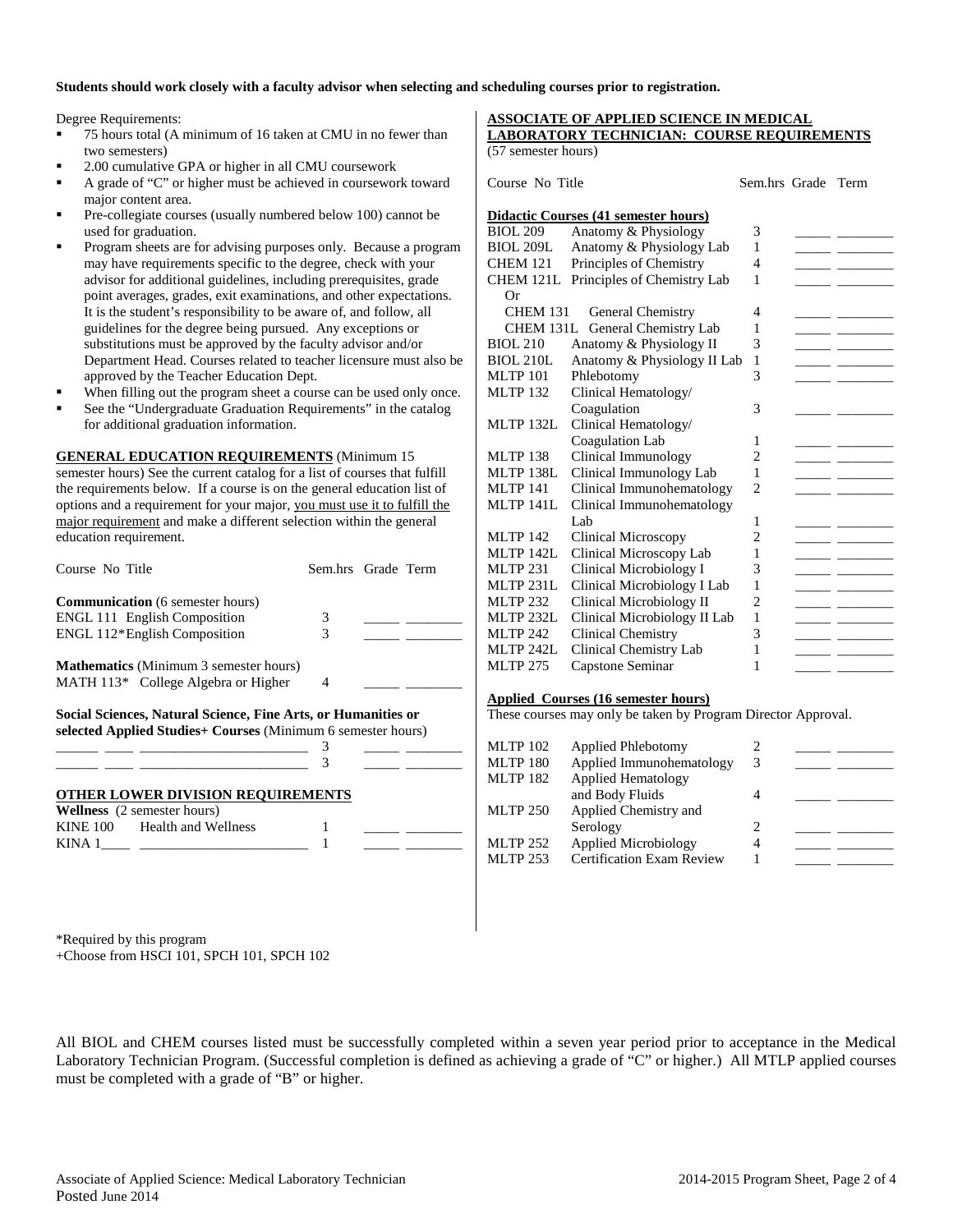# **SUGGESTED COURSE SEQUENCING FOR A MAJOR IN MEDICAL LABORATORY TECHNICIAN**

This is a recommended sequence of course work. Certain courses may have prerequisites or are only offered during the Fall or Spring semesters. It is the student's responsibility to meet with the assigned advisor and check the 2 year course matrix on the Colorado Mesa website for course availability.

# **FIRST YEAR**

| <b>Fall Semester</b> |                            | <b>Hours</b> | <b>Spring Semester</b>   |                                 | <b>Hours</b>   |
|----------------------|----------------------------|--------------|--------------------------|---------------------------------|----------------|
| <b>ENGL 111</b>      | <b>English Composition</b> |              | <b>ENGL 112</b>          | <b>English Composition</b>      | 3              |
| <b>MATH 113</b>      | College Algebra or Higher  | 4            | <b>CHEM 121</b>          | Principles of Chemistry         |                |
| <b>KINE 100</b>      | <b>Health and Wellness</b> |              | CHEM 121L                | Principles of Chemistry Lab     |                |
| KINA                 | <b>Activity Course</b>     |              | OR CHEM 131              | <b>General Chemistry</b>        | $\overline{4}$ |
| <b>BIOL 209</b>      | Anatomy and Physiology     | 3            |                          | CHEM 131L General Chemistry Lab |                |
| <b>BIOL 209L</b>     | Anatomy and Physiology     |              | <b>BIOL 210</b>          | Anatomy and Physiology II       | 3              |
|                      |                            | 13           | <b>BIOL 210L</b>         | Anatomy and Physiology II Lab   |                |
|                      |                            |              | <b>General Education</b> |                                 | $\overline{3}$ |
|                      |                            |              |                          |                                 | 15             |

| <b>Summer Semester</b> | <b>Hours</b>       |  |
|------------------------|--------------------|--|
| <b>MLTP 101</b>        | Phlebotomy         |  |
| <b>MLTP 102</b>        | Applied Phlebotomy |  |
|                        |                    |  |

# **SECOND YEAR**

| <b>Fall Semester</b>     |                             | <b>Hours</b> | <b>Spring Semester</b> |                                    | <b>Hours</b>   |
|--------------------------|-----------------------------|--------------|------------------------|------------------------------------|----------------|
| <b>General Education</b> |                             | 3            | <b>MLTP 132</b>        | Clinical Hematology/Hemostasis     | 3              |
| <b>MLTP 138</b>          | Clinical Immunology         | 2            | MLTP 132L              | Clinical Hematology/Hemostasis Lab |                |
| MLTP 138L                | Clinical Immunology Lab     |              | <b>MLTP 141</b>        | Clinical Immunohematology          | 2              |
| MLTP 142                 | <b>Clinical Microscopy</b>  |              | MLTP 141L              | Clinical Immunohematology Lab      |                |
| MLTP 142L                | Clinical Microscopy Lab     |              | <b>MLTP 232</b>        | Clinical Microbiology II           | $\mathfrak{D}$ |
| <b>MLTP 231</b>          | Clinical Microbiology I     | 3            | MLTP 232L              | Clinical Microbiology II Lab       |                |
| MLTP 231L                | Clinical Microbiology I Lab |              | <b>MLTP 242</b>        | <b>Clinical Chemistry</b>          | 3              |
|                          |                             | 13           | MLTP 242L              | Clinical Chemistry Lab             |                |
|                          |                             |              | <b>MLTP 275</b>        | Capstone Seminar                   |                |
|                          |                             |              |                        |                                    | 15             |

## **THIRD YEAR**

| <b>Fall Semester</b> |                                  | <b>Hours</b>                |
|----------------------|----------------------------------|-----------------------------|
| <b>MLTP 182</b>      | Applied Heme/Coag/UA             |                             |
| <b>MLTP 250</b>      | Applied Chemistry/Serology       | $\mathcal{D}_{\mathcal{L}}$ |
| <b>MLTP 180</b>      | Applied Immunohematology         | 3                           |
| <b>MLTP 252</b>      | <b>Applied Microbiology</b>      | 4                           |
| <b>MLTP 253</b>      | <b>Certification Exam Review</b> |                             |
|                      |                                  |                             |